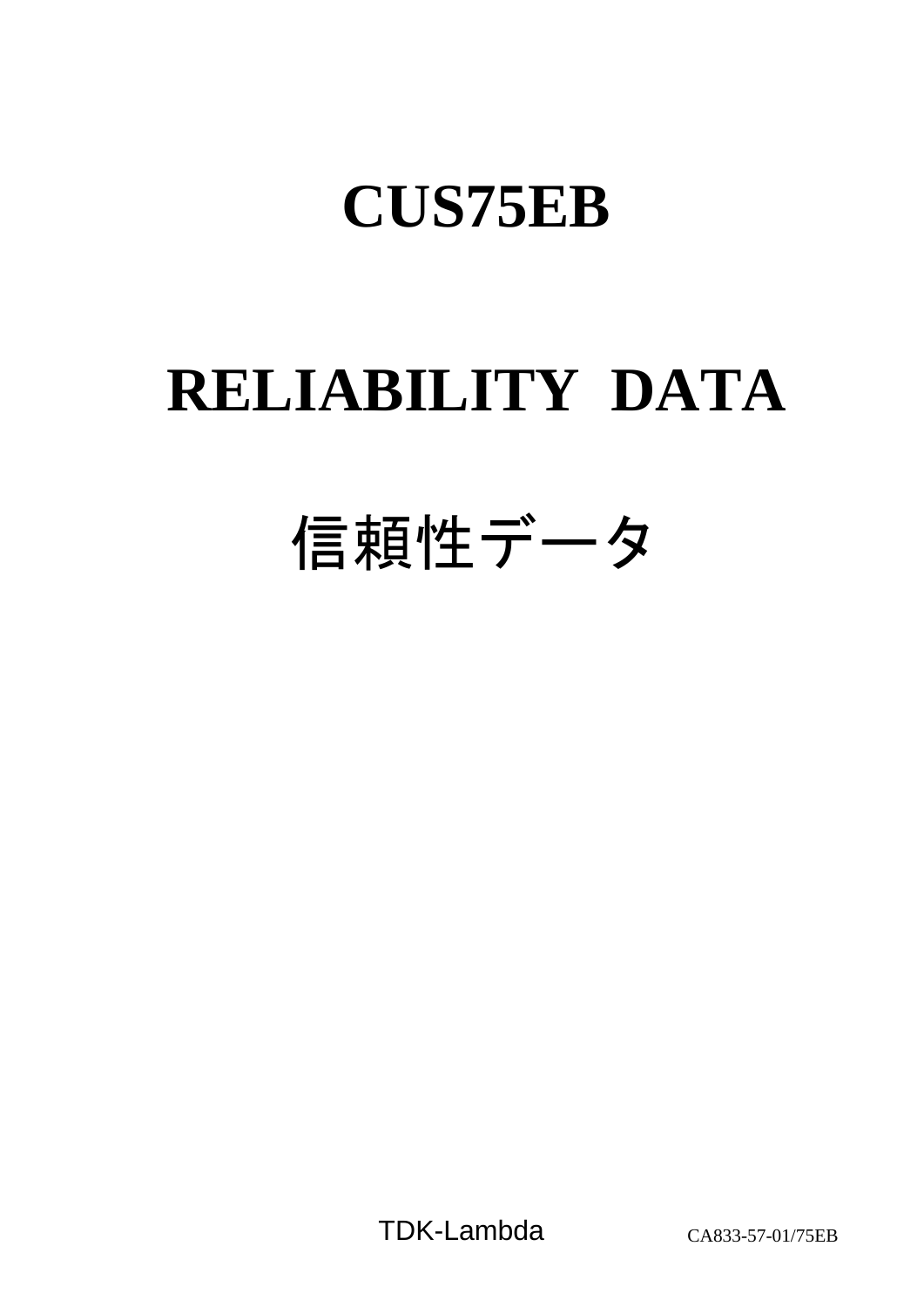# CUS75EB

## **INDEX**

|                                                                                       | <b>PAGE</b> |
|---------------------------------------------------------------------------------------|-------------|
|                                                                                       |             |
| 2. 部品ディレーティング Component Derating ………………………………………… R-2~4                               |             |
| 3. 主要部品温度上昇値 Main Components Temperature Rise △T List ························· R-5∼8 |             |
| 4. 電解コンデンサ推定寿命計算値 Electrolytic Capacitor Lifetime ……………………… R-9~13                    |             |
|                                                                                       |             |
| 6. 振動試験 Vibration Test ………………………………………………………… R-15                                    |             |
| 7. ノイズシミュレート試験 Noise Simulate Test ………………………………………… R-16                              |             |
|                                                                                       |             |

※ 試験結果は、代表データでありますが、全ての製品はほぼ同等な特性を示します。 従いまして、以下の結果は参考値とお考え願います。 Test results are typical data. Nevertheless the following results are considered to be reference data because all units have nearly the same characteristics.

評価負荷条件 Load conditions

Output voltage : 5V, 12V, 15V, 24V, 48V

| $-1.7.7$<br>'1n                                              | 11 <sub>1</sub><br>lout:<br>Full<br>load | $T$ $T$<br>A.<br>ັ           | 12V<br>∸∸ | $-11$<br>⊥ັ | 24V                                        | 48V  |
|--------------------------------------------------------------|------------------------------------------|------------------------------|-----------|-------------|--------------------------------------------|------|
| $270$ $N$ $nC$<br>$88-$<br>$\mathbf{v}$<br>DΨ<br>$\mathbf v$ | 100%                                     | $\bigcap$ $\bigcap$<br>12.0A | 6.3A      | J.111       | $\sim$ $\sim$ $\sim$<br>$J. \angle \Gamma$ | 1.0A |

\*入力電圧が115VAC以下の場合、下記のとおり出力ディレーティングが必要です。 Output derating is needed when input voltage is less than 115VAC.

Output voltage : 5V

| Vin             | Iout: Full load | 5V    |
|-----------------|-----------------|-------|
| 85VAC           | 80%             | 9.6A  |
| $100 - 265$ VAC | 100%            | 12.0A |

Output voltage : 12V, 15V, 24V, 48V

| $\mathrm{V}\text{in}$ | <b>Iout:</b> Full load | 12V   | 15V   | 24 V  | 481   |
|-----------------------|------------------------|-------|-------|-------|-------|
| 85VAC                 | 80%                    | 5.04A | 4.08A | 2.56A | l.28A |
| 115 - 265VAC          | 00%                    | 6.3A  | 5.1A  | 3.2A  | .6A   |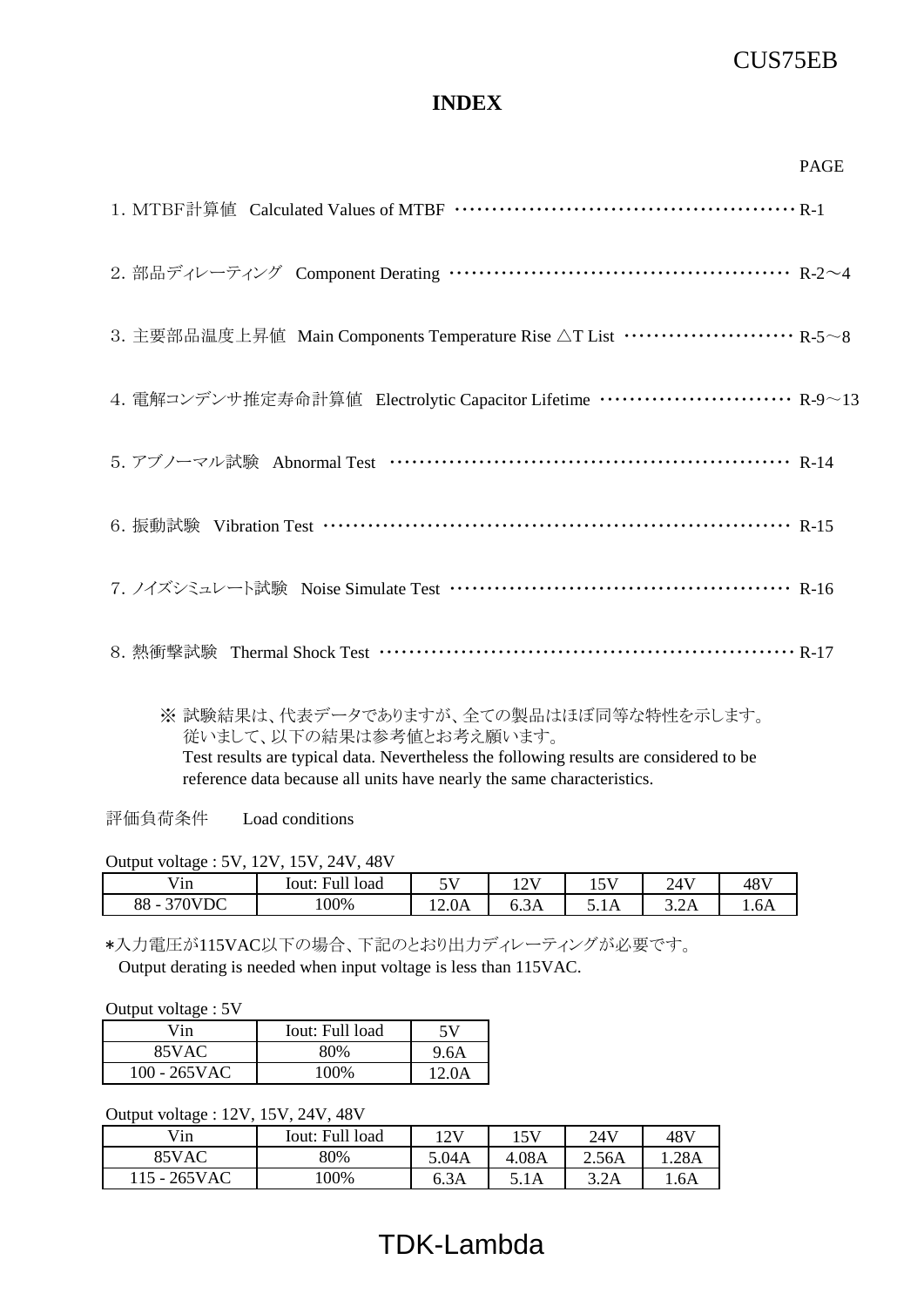#### 1.**MTBF**計算値 **Calculated Values of MTBF**

#### **MODEL** : **CUS75EB-5**

#### **(1)** 算出方法 **Calculating Method**

JEITA (RCR-9102B)の部品点数法で算出されています。 それぞれの部品ごとに、部品故障率λGが与えられ、各々の点数によって決定されます。 Calculated based on part count reliability projection of JEITA (RCR-9102B). Individual failure rates  $\lambda_G$  is given to each part and MTBF is calculated by the count of each part.

<算出式>

$$
MTBF = \frac{1}{\lambda_{\text{equip}}} \times 10^6 = \frac{1}{\sum_{i=1}^n n_i (\lambda_G \pi_Q)_i} \times 10^6 \quad \text{iff } \text{[Hours]}
$$

 $\lambda$ equip :全機器故障率 (故障数/10 $^6$ 時間) Total Equipment Failure Rate (Failure / 10<sup>6</sup>Hours)

- $\lambda_{\rm G}$  :i 番目の同属部品に対する故障率 (故障数/10 $^6$ 時間) Generic Failure Rate for The ith Generic Part (Failure  $/ 10^6$  Hours)
- n<sub>i</sub> :i 番目の同属部品の個数 Quantity of ith Generic Part
- n :異なった同属部品のカテゴリーの数 Number of Different Generic Part Categories
- $\pi_{\Omega}$  :i 番目の同属部品に対する品質ファクタ $(\pi_{\Omega}=1)$ Generic Quality Factor for The ith Generic Part  $(\pi_0=1)$

#### **(2) MTBF**値 **MTBF Values**

GF : 地上固定 (Ground, Fixed)

#### RCR-9102B

MTBF ≒  $252,564$  時間 (Hours)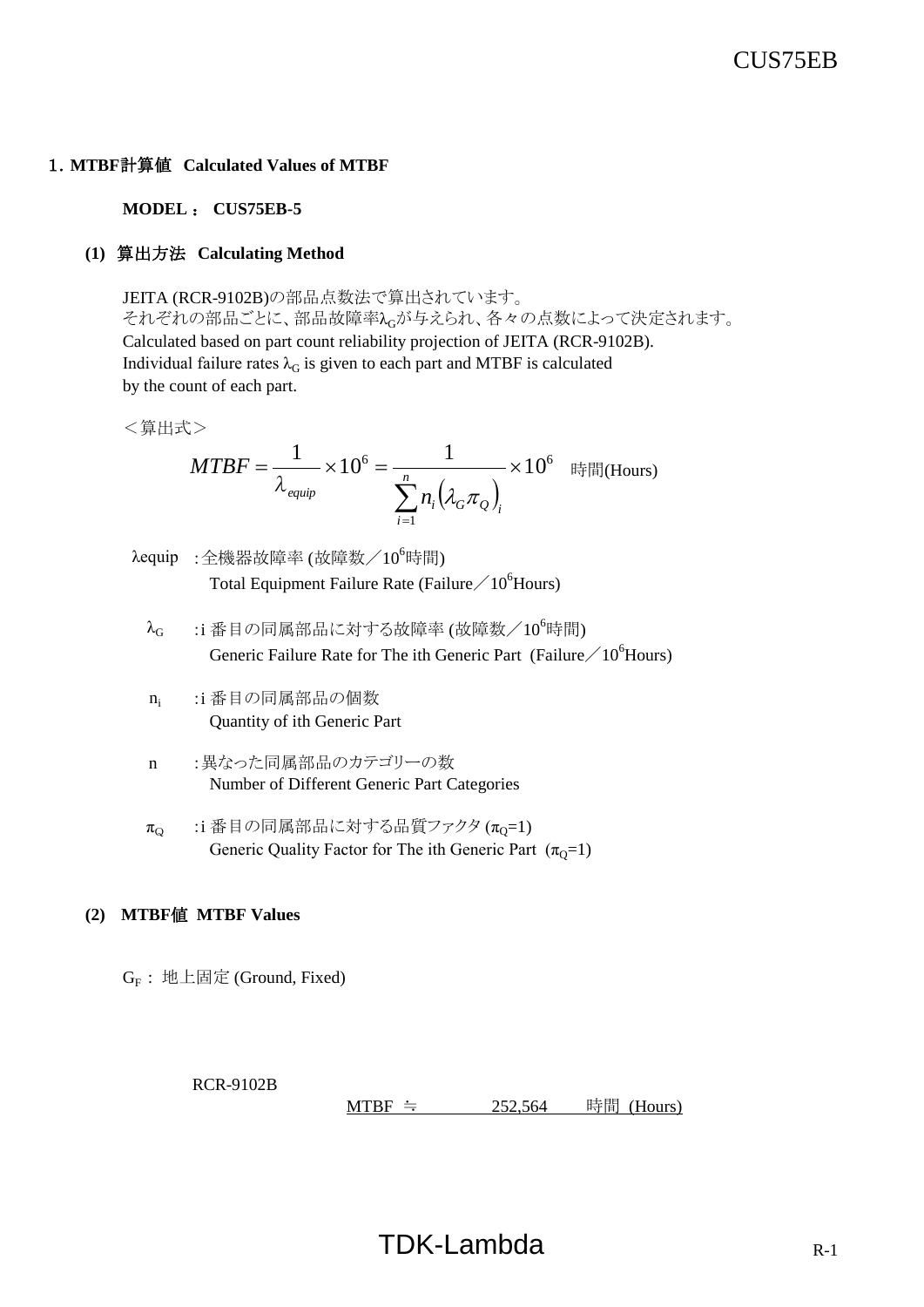#### 2.部品ディレーティング **Components Derating**

#### **MODEL** : **CUS75EB**

#### **(1)** 算出方法 **Calculating Method**

|                    | (a) 測定方法 Measuring method |
|--------------------|---------------------------|
| Output voltage .5V |                           |

| $U$ utput vontage . $U$ v |                       |                          |                          |  |  |
|---------------------------|-----------------------|--------------------------|--------------------------|--|--|
| ·取付方法                     | :標準取付:A               | ・周囲温度                    | :40 $\degree$ C          |  |  |
| Mounting method           | Standard mounting : A | Ambient temperature      |                          |  |  |
| ・入力電圧                     | :110,220VDC           | ・出力電圧、電流                 | :5V, Full load           |  |  |
| Input voltage             |                       | Output voltage & current |                          |  |  |
| Output voltage: 24V       |                       |                          |                          |  |  |
| ・取付方法                     | :標準取付:A               | ・周囲温度                    | :50 $\mathrm{^{\circ}C}$ |  |  |
| Mounting method           | Standard mounting : A | Ambient temperature      |                          |  |  |
| ·入力電圧                     | :110,220VDC           | ・出力電圧、電流                 | :24V, Full load          |  |  |
| Input voltage             |                       | Output voltage & current |                          |  |  |

(b) 半導体 Semiconductors

ケース温度、消費電力、熱抵抗より使用状態の接合点温度を求め 最大定格、接合点温度との比較を求めました。

 Compared with maximum junction temperature and actual one which is calculated based on case temperature, power dissipation and thermal impedance.

(c) IC、抵抗、コンデンサ等 IC, Resistors, Capacitors, etc.

 周囲温度、使用状態、消費電力など、個々の値は設計基準内に入っています。 Ambient temperature, operating condition, power dissipation and so on are within derating criteria.

(d) 熱抵抗算出方法 Calculating method of thermal impedance  $T_1(m_0x)$   $T_1$ 

|                                 | $\theta$ j – c = $\frac{Tj(max) - Tc}{Pj(max)}$                                                     | $\theta j - l = \frac{Tj(max) - Tl}{Pi(max)}$ |
|---------------------------------|-----------------------------------------------------------------------------------------------------|-----------------------------------------------|
| Tc                              | :ディレーティングの始まるケース温度 一般に25℃<br>Case Temperature at Start Point of Derating; $25^{\circ}$ C in General |                                               |
| Tl                              | :ディレーティングの始まるリード温度 一般に25℃<br>Lead Temperature at Start Point of Derating; $25^{\circ}$ C in General |                                               |
|                                 | Pj(max) :最大チャネル損失<br>(Pch(max)) Maximum Channel Dissipation                                         |                                               |
| Tj(max)<br>(Tch(max))           | :最大接合点(チャネル)温度<br>Maximum Junction (channel) Temperature                                            |                                               |
| $\theta$ j-c<br>$(\theta$ ch-c) | :接合点(チャネル)からケースまでの熱抵抗<br>Thermal Impedance between Junction (channel) and Case                      |                                               |
| $\theta$ j-l<br>$(\theta$ ch-l) | :接合点(チャネル)からリードまでの熱抵抗<br>Thermal Impedance between Junction (channel) and Lead                      |                                               |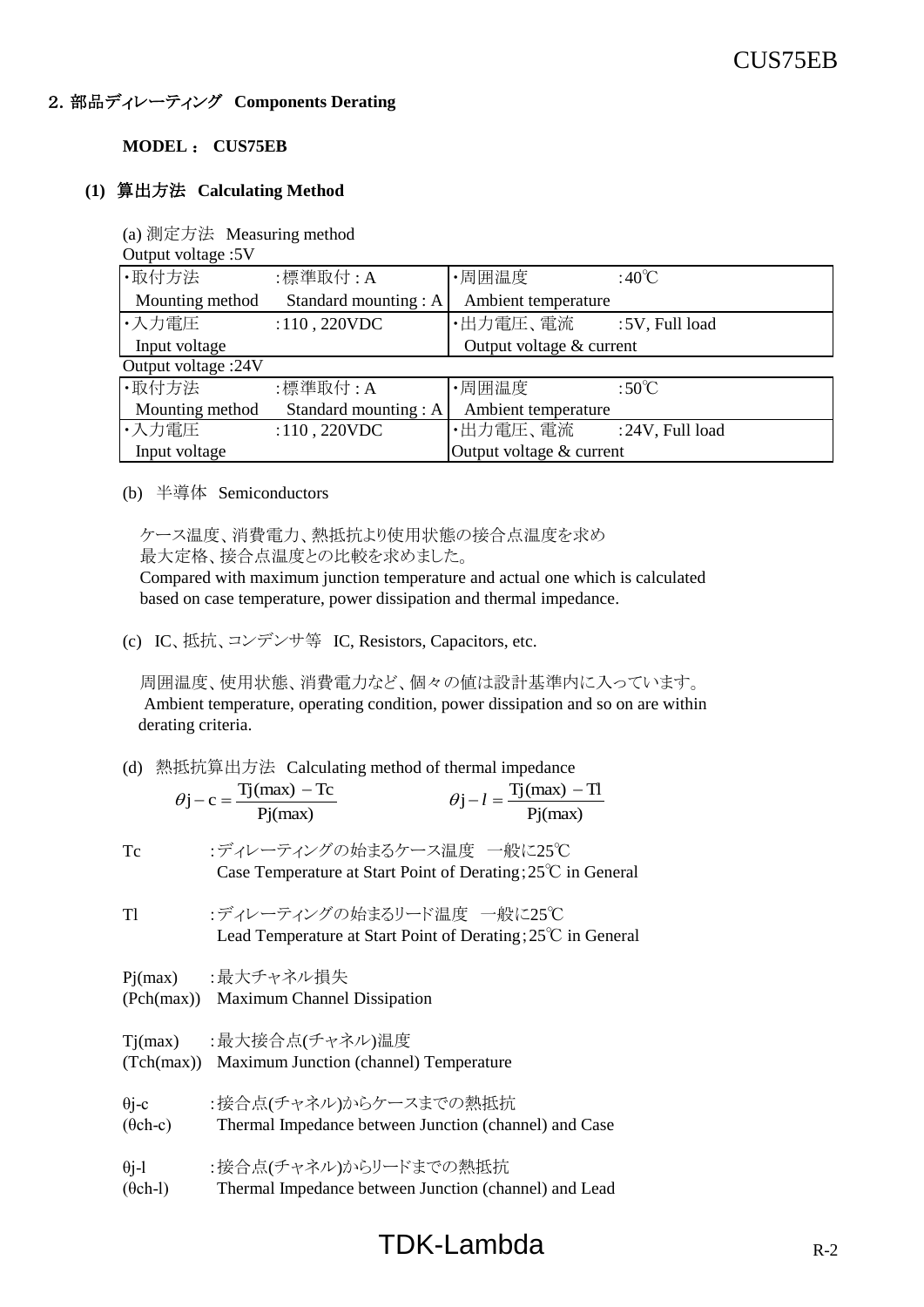| 部品番号<br>Location No. | $Vin = 110VDC$                                  | $Vout = 5V$ | $Load = Full load$        | $Ta = 40^{\circ}C$ |  |
|----------------------|-------------------------------------------------|-------------|---------------------------|--------------------|--|
| Q1                   | Tch (max) = $150^{\circ}$ C                     |             | $\theta$ ch-c = 3.13 °C/W |                    |  |
| <b>TK16A60W,S4VX</b> | $Pch = 1.53 W$                                  |             | $\Delta Tc = 56.3$ °C     | $Tc = 96.3$ °C     |  |
| <b>TOSHIBA</b>       | Tch = Tc + ( $\theta$ ch-c × Pch) = 101.1 °C    |             |                           |                    |  |
|                      | D.F. = $67.4\%$                                 |             |                           |                    |  |
| D51A, D51B           | Tj (max) = $150^{\circ}$ C                      |             | $\theta$ j-c = 1.5 °C/W   |                    |  |
| FCQS30A065           | $Pd = 2.4 W$                                    |             | $\Delta Tc = 86.0$ °C     | $T_c = 126.0 °C$   |  |
| <b>NIHON INTER</b>   | $Tj = Tc + (\theta j - c \times Pd) = 129.6$ °C |             |                           |                    |  |
|                      | D.F. = $86.4\%$                                 |             |                           |                    |  |
| D1                   | Tj (max) = $150 °C$                             |             | $\theta$ j-c = 5.5 °C/W   |                    |  |
| D3SB60-7000          | $Pd = 1.1 W$                                    |             | $\Delta Tc = 61.3$ °C     | $T_c = 101.3 °C$   |  |
| <b>SHINDENGEN</b>    | $Tj = Tc + (\theta j - c \times Pd) = 107.4$ °C |             |                           |                    |  |
|                      | $D.F. = 71.6 \%$                                |             |                           |                    |  |

# **(2)** 部品ディレーティング表 **Component Derating List**

| 部品番号<br>Location No. | $Vin = 220VDC$<br>$Vout = 5V$                   | $Load = Full load$        | $Ta = 40^{\circ}C$ |
|----------------------|-------------------------------------------------|---------------------------|--------------------|
| Q <sub>1</sub>       | Tch (max) = $150^{\circ}$ C                     | $\theta$ ch-c = 3.13 °C/W |                    |
| <b>TK16A60W,S4VX</b> | $Pch = 1.65 W$                                  | $\Delta Tc = 53.8$ °C     | $Tc = 93.8 °C$     |
| <b>TOSHIBA</b>       | Tch = Tc + ( $\theta$ ch-c × Pch) = 99.0 °C     |                           |                    |
|                      | D.F. = 66.0 $\%$                                |                           |                    |
| D51A, D51B           | T <sub>j</sub> (max) = 150 °C                   | $\theta$ j-c = 1.5 °C/W   |                    |
| FCQS30A065           | $Pd = 2.4 W$                                    | $\Delta Tc = 83.8 °C$     | $Tc = 123.8 °C$    |
| <b>NIHON INTER</b>   | $Tj = Tc + (\theta j - c \times Pd) = 127.4$ °C |                           |                    |
|                      | $D.F. = 84.9 \%$                                |                           |                    |
| D <sub>1</sub>       | Tj (max) = 150 °C                               | $\theta$ j-c = 5.5 °C/W   |                    |
| D3SB60-7000          | $Pd = 0.5 W$                                    | $\Delta Tc = 48.7$ °C     | $Tc = 88.7 °C$     |
| <b>SHINDENGEN</b>    | $Tj = Tc + (\theta j - c \times Pd) = 91.5$ °C  |                           |                    |
|                      | D.F. = $61.0 \%$                                |                           |                    |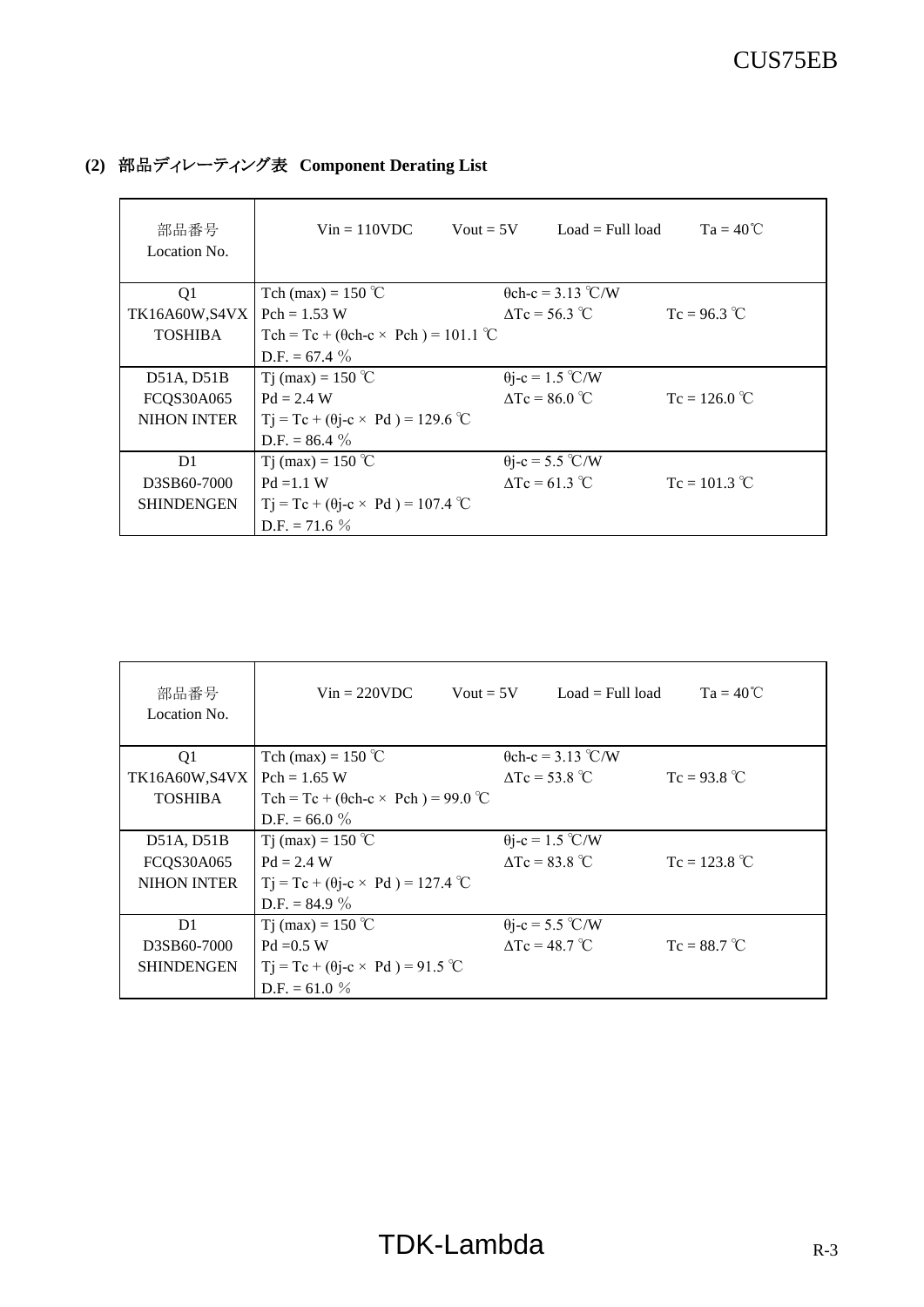| 部品番号<br>Location No. | $V$ in = 110VDC                                 | Vout = $24V$<br>$Load = Full load$ | $Ta = 50^{\circ}C$ |
|----------------------|-------------------------------------------------|------------------------------------|--------------------|
| Q <sub>1</sub>       | Tch (max) = $150^{\circ}$ C                     | $\theta$ ch-c = 3.13 °C/W          |                    |
| <b>TK16A60W,S4VX</b> | $Pch = 1.88 W$                                  | $\Delta Tc = 62.5$ °C              | $T_c = 112.5 °C$   |
| <b>TOSHIBA</b>       | Tch = Tc + $(\theta$ ch-c × Pch) = 118.4 °C     |                                    |                    |
|                      | D.F. = 78.9 $\%$                                |                                    |                    |
| D51A                 | T <sub>j</sub> (max) = 150 °C                   | $\theta$ j-c = 3.5 °C/W            |                    |
| YG902C2R             | $Pd = 1.98 W$                                   | $\Delta Tc = 61.7$ °C              | $T_c = 111.7 °C$   |
| <b>FUJI ELECTRIC</b> | $Tj = Tc + (\theta j - c \times Pd) = 118.6 °C$ |                                    |                    |
|                      | $D.F. = 79.1 \%$                                |                                    |                    |
| D <sub>1</sub>       | Tj (max) = $150^{\circ}$ C                      | $\theta$ j-c = 5.5 °C/W            |                    |
| D3SB60-7000          | $Pd = 1.25 W$                                   | $\Delta T_c = 62.5 \text{ °C}$     | $T_c = 112.5 °C$   |
| <b>SHINDENGEN</b>    | $Tj = Tc + (\theta j - c \times Pd) = 119.4$ °C |                                    |                    |
|                      | $D.F. = 79.6 \%$                                |                                    |                    |

# **(2)** 部品ディレーティング表 **Component Derating List**

| 部品番号<br>Location No. | $V$ in = 220VDC                                 | $Vout = 24V$<br>$Load = Full load$           | $Ta = 50^{\circ}C$ |  |  |  |
|----------------------|-------------------------------------------------|----------------------------------------------|--------------------|--|--|--|
| Q <sub>1</sub>       | Tch (max) = $150^{\circ}$ C                     | $\theta$ ch-c = 3.13 °C/W                    |                    |  |  |  |
| <b>TK16A60W,S4VX</b> | $Pch = 1.92 W$                                  | $\Delta$ Tc = 47.6 °C                        | $Tc = 97.6 °C$     |  |  |  |
| <b>TOSHIBA</b>       |                                                 | Tch = Tc + ( $\theta$ ch-c × Pch) = 103.6 °C |                    |  |  |  |
|                      | D.F. = $69.1\%$                                 |                                              |                    |  |  |  |
| D51A                 | T <sub>j</sub> (max) = 150 °C                   | $\theta$ j-c = 3.5 °C/W                      |                    |  |  |  |
| YG902C2R             | $Pd = 1.98 W$                                   | $\Delta Tc = 60.2$ °C                        | $T_c = 110.2 °C$   |  |  |  |
| <b>FUJI ELECTRIC</b> | $Tj = Tc + (\theta j - c \times Pd) = 117.1$ °C |                                              |                    |  |  |  |
|                      | $D.F. = 78.1 \%$                                |                                              |                    |  |  |  |
| D1                   | Tj (max) = $150 °C$                             | $\theta$ j-c = 5.5 °C/W                      |                    |  |  |  |
| D3SB60-7000          | $Pd = 0.52$ W                                   | $\Delta T_c = 43.4 \text{ }^{\circ}\text{C}$ | $T_c = 93.4 °C$    |  |  |  |
| <b>SHINDENGEN</b>    | $Tj = Tc + (\theta j - c \times Pd) = 96.3$ °C  |                                              |                    |  |  |  |
|                      | $D.F. = 64.2 \%$                                |                                              |                    |  |  |  |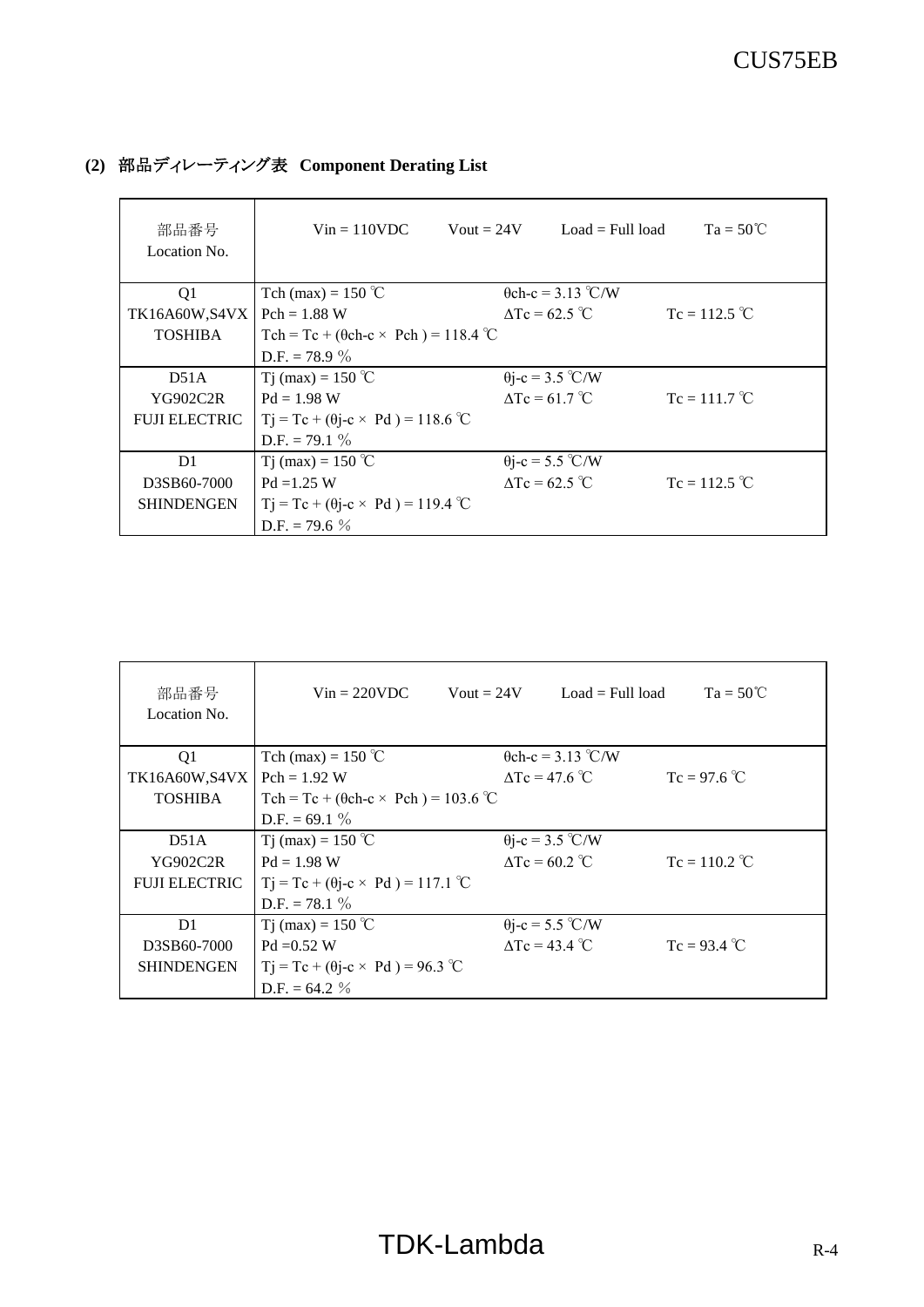#### **MODEL : CUS75EB-5**

#### **(1)** 測定条件 **Measuring Conditions**

|                                                                      | Mounting A                                               | Mounting B              | Mounting C               | Mounting D    | Mounting E |
|----------------------------------------------------------------------|----------------------------------------------------------|-------------------------|--------------------------|---------------|------------|
| 取付方法<br><b>Mounting Method</b><br>(標準取付:A)<br>(Standard Mounting: A) | CN1(INPUT)<br>n an t-ainm an an an an an an an t-ainm an | i<br>N<br>Ę<br>N<br>CN1 | CN1<br>IJ<br>$\Box$<br>ŀ | CN1<br>Ñ<br>ŷ | ŀ<br>CN1   |
| 入力電圧 Vin                                                             |                                                          |                         | 110VDC                   |               |            |
| Input Voltage                                                        |                                                          |                         |                          |               |            |
| 出力電圧 Vo                                                              |                                                          |                         | 5VDC                     |               |            |
| <b>Output Voltage</b>                                                |                                                          |                         |                          |               |            |
| 出力電流 Io                                                              |                                                          |                         | Full load                |               |            |
| <b>Output Current</b>                                                |                                                          |                         |                          |               |            |

|                | 出力ディレーティング             | $\Delta T$ Temperature Rise (°C) |                  |                  |                  |                  |  |  |  |
|----------------|------------------------|----------------------------------|------------------|------------------|------------------|------------------|--|--|--|
|                | <b>Output Derating</b> | $Ta=40^{\circ}C$                 | $Ta=40^{\circ}C$ | $Ta=40^{\circ}C$ | $Ta=40^{\circ}C$ | $Ta=35^{\circ}C$ |  |  |  |
| 部品番号           | 部品名                    | 取付方向                             | 取付方向             | 取付方向             | 取付方向             | 取付方向             |  |  |  |
| Location No.   | Part name              | Mounting A                       | Mounting B       | Mounting C       | Mounting D       | Mounting E       |  |  |  |
| D <sub>1</sub> | <b>BRIDGE DIODE</b>    | 61.3                             | 57.7             | 60.1             | 69.2             | 59.3             |  |  |  |
| D51A           | <b>DIODE</b>           | 86.0                             | 86.7             | 88.5             | 88.1             | 89.2             |  |  |  |
| D51B           | <b>DIODE</b>           | 84.8                             | 84.1             | 86.6             | 87.0             | 89.9             |  |  |  |
| Q <sub>1</sub> | <b>MOS FET</b>         | 56.3                             | 59.1             | 57.6             | 66.2             | 57.2             |  |  |  |
| A101           | <b>CHIP IC</b>         | 44.7                             | 43.1             | 51.7             | 52.4             | 49.1             |  |  |  |
| A201           | <b>CHIP IC</b>         | 47.9                             | 46.0             | 54.5             | 53.5             | 54.1             |  |  |  |
| T1             | <b>TRANS</b>           | 72.1                             | 64.0             | 67.7             | 77.4             | 75.4             |  |  |  |
| L1             | <b>BALUN</b>           | 35.2                             | 33.0             | 39.0             | 46.8             | 35.8             |  |  |  |
| L2             | <b>BALUN</b>           | 41.0                             | 41.3             | 44.2             | 54.6             | 38.7             |  |  |  |
| C <sub>5</sub> | E.CAP.                 | 39.5                             | 35.2             | 47.4             | 47.6             | 41.9             |  |  |  |
| C51A           | E.CAP.                 | 49.3                             | 45.1             | 55.9             | 53.9             | 55.1             |  |  |  |
| <b>PC101</b>   | PHOTO COUPLER          | 41.8                             | 40.3             | 49.1             | 48.6             | 46.8             |  |  |  |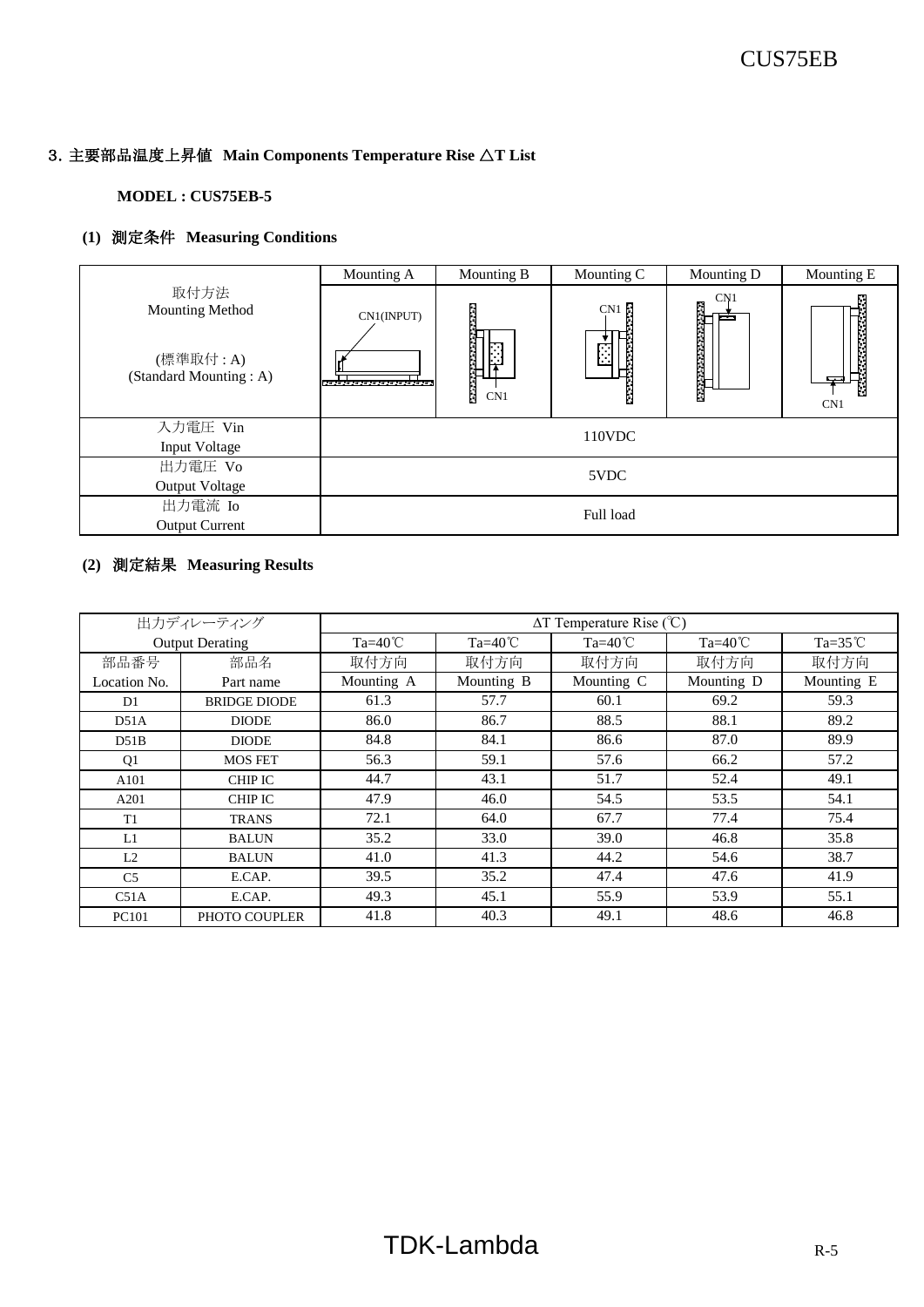#### **MODEL : CUS75EB-5**

#### **(1)** 測定条件 **Measuring Conditions**

|                                                                      | Mounting A                                                   | Mounting B               | Mounting C              | Mounting D                 | Mounting E |  |  |
|----------------------------------------------------------------------|--------------------------------------------------------------|--------------------------|-------------------------|----------------------------|------------|--|--|
| 取付方法<br><b>Mounting Method</b><br>(標準取付:A)<br>(Standard Mounting: A) | CN1(INPUT)<br>a a da baile a dara a dara da a dara da dara d | ¦∏<br>¦<br>Ę<br>N<br>CN1 | CN1<br>H<br>$\Box$<br>ŀ | CN1<br>Ñ<br>バックス つうこう しゅうし | l<br>CN1   |  |  |
| 入力電圧 Vin<br>Input Voltage                                            | 220VDC                                                       |                          |                         |                            |            |  |  |
| 出力電圧 Vo<br>Output Voltage                                            |                                                              |                          | 5VDC                    |                            |            |  |  |
| 出力電流 Io<br><b>Output Current</b>                                     |                                                              |                          | Full load               |                            |            |  |  |

|                | 出力ディレーティング             | $\Delta T$ Temperature Rise (°C) |                  |                  |                  |                    |  |  |  |
|----------------|------------------------|----------------------------------|------------------|------------------|------------------|--------------------|--|--|--|
|                | <b>Output Derating</b> | $Ta=40^{\circ}C$                 | $Ta=40^{\circ}C$ | $Ta=40^{\circ}C$ | $Ta=40^{\circ}C$ | Ta= $35^{\circ}$ C |  |  |  |
| 部品番号           | 部品名                    | 取付方向                             | 取付方向             | 取付方向             | 取付方向             | 取付方向               |  |  |  |
| Location No.   | Part name              | Mounting A                       | Mounting B       | Mounting C       | Mounting D       | Mounting E         |  |  |  |
| D1             | <b>BRIDGE DIODE</b>    | 48.7                             | 45.0             | 49.2             | 58.4             | 46.2               |  |  |  |
| D51A           | <b>DIODE</b>           | 83.8                             | 84.9             | 86.4             | 85.9             | 86.0               |  |  |  |
| D51B           | <b>DIODE</b>           | 82.7                             | 82.3             | 84.6             | 84.9             | 86.9               |  |  |  |
| Q <sub>1</sub> | <b>MOS FET</b>         | 53.8                             | 55.1             | 55.8             | 63.9             | 53.9               |  |  |  |
| A101           | <b>CHIP IC</b>         | 41.3                             | 39.8             | 48.4             | 49.3             | 44.4               |  |  |  |
| A201           | <b>CHIP IC</b>         | 46.2                             | 44.3             | 52.7             | 51.7             | 51.3               |  |  |  |
| T1             | <b>TRANS</b>           | 69.9                             | 62.3             | 66.0             | 75.9             | 72.2               |  |  |  |
| L1             | <b>BALUN</b>           | 27.0                             | 25.1             | 31.6             | 39.4             | 26.4               |  |  |  |
| L2             | <b>BALUN</b>           | 32.0                             | 31.4             | 36.2             | 45.9             | 29.5               |  |  |  |
| C <sub>5</sub> | E.CAP.                 | 36.5                             | 31.8             | 44.1             | 44.1             | 37.2               |  |  |  |
| C51A           | E.CAP.                 | 48.4                             | 43.1             | 54.5             | 51.3             | 52.3               |  |  |  |
| <b>PC101</b>   | PHOTO COUPLER          | 39.2                             | 37.8             | 46.8             | 46.3             | 43.0               |  |  |  |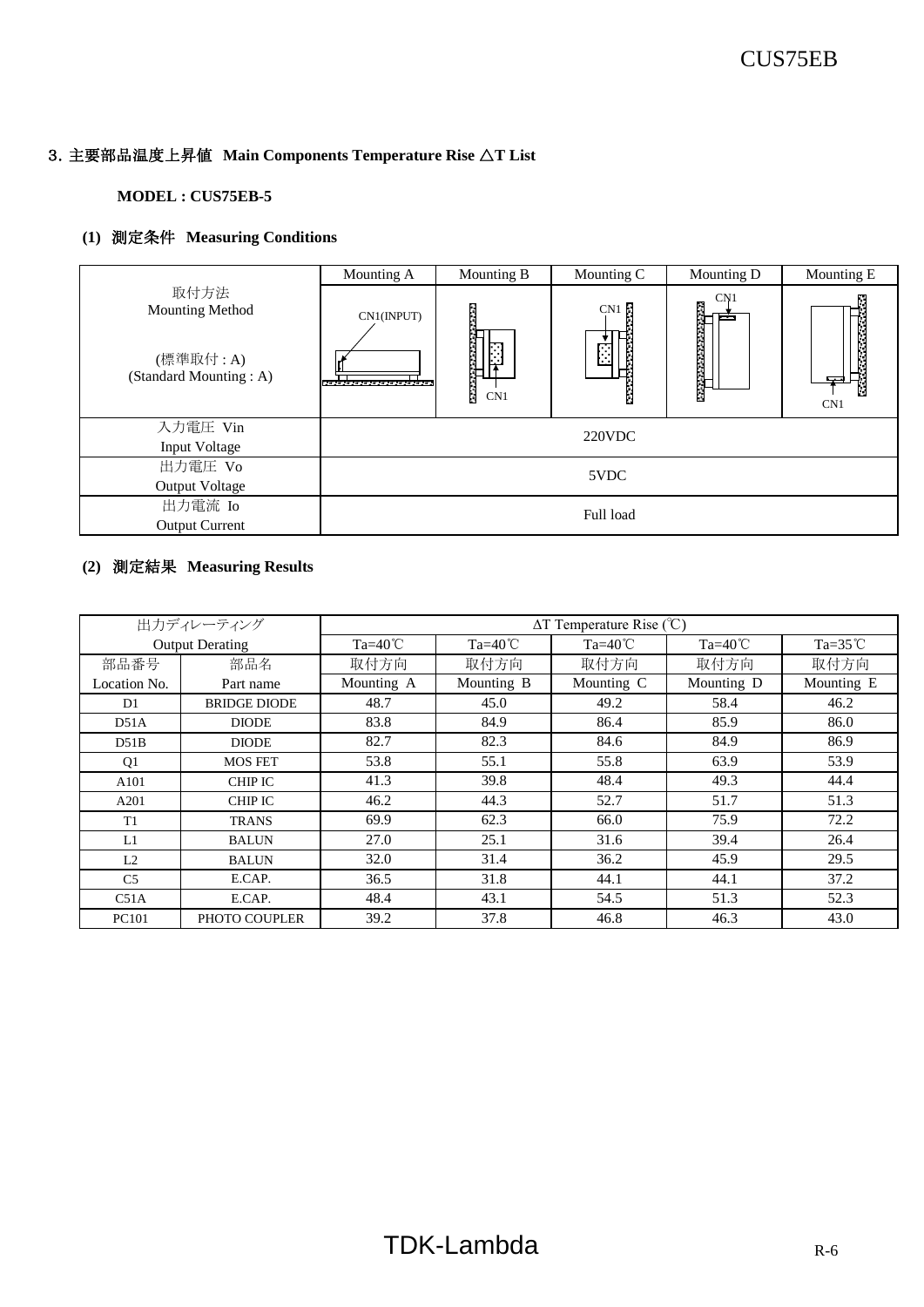#### **MODEL : CUS75EB-24**

#### **(1)** 測定条件 **Measuring Conditions**

|                                                                      | Mounting A                                               | Mounting B              | Mounting C                | Mounting D    | Mounting E |  |  |  |  |
|----------------------------------------------------------------------|----------------------------------------------------------|-------------------------|---------------------------|---------------|------------|--|--|--|--|
| 取付方法<br><b>Mounting Method</b><br>(標準取付:A)<br>(Standard Mounting: A) | CN1(INPUT)<br>n an t-ainm an an an an an an an t-ainm an | i<br>N<br>Ę<br>N<br>CN1 | CN1<br>IJ<br>$\Box$<br>ij | CN1<br>Ñ<br>ŷ | ŀ<br>CN1   |  |  |  |  |
| 入力電圧 Vin                                                             | 110VDC                                                   |                         |                           |               |            |  |  |  |  |
| Input Voltage                                                        |                                                          |                         |                           |               |            |  |  |  |  |
| 出力電圧 Vo                                                              |                                                          |                         | 24VDC                     |               |            |  |  |  |  |
| <b>Output Voltage</b>                                                |                                                          |                         |                           |               |            |  |  |  |  |
| 出力電流 Io                                                              |                                                          |                         | Full load                 |               |            |  |  |  |  |
| <b>Output Current</b>                                                |                                                          |                         |                           |               |            |  |  |  |  |

|                | 出力ディレーティング             | $\Delta T$ Temperature Rise (°C) |                  |                  |                  |                  |  |  |  |
|----------------|------------------------|----------------------------------|------------------|------------------|------------------|------------------|--|--|--|
|                | <b>Output Derating</b> | Ta= $50^{\circ}$ C               | $Ta=50^{\circ}C$ | $Ta=50^{\circ}C$ | $Ta=50^{\circ}C$ | $Ta=50^{\circ}C$ |  |  |  |
| 部品番号           | 部品名                    | 取付方向                             | 取付方向             | 取付方向             | 取付方向             | 取付方向             |  |  |  |
| Location No.   | Part name              | Mounting A                       | Mounting B       | Mounting C       | Mounting D       | Mounting E       |  |  |  |
| D1             | <b>BRIDGE DIODE</b>    | 62.5                             | 62.6             | 66.5             | 69.8             | 64.4             |  |  |  |
| D51A           | <b>DIODE</b>           | 61.7                             | 63.2             | 64.0             | 65.7             | 72.4             |  |  |  |
| Q <sub>1</sub> | <b>MOS FET</b>         | 62.5                             | 65.3             | 63.0             | 68.1             | 62.5             |  |  |  |
| A101           | CHIP IC                | 41.5                             | 39.0             | 49.4             | 45.9             | 46.6             |  |  |  |
| A201           | CHIP IC                | 37.7                             | 35.4             | 43.4             | 40.4             | 45.7             |  |  |  |
| T1             | <b>TRANS</b>           | 63.2                             | 58.7             | 62.4             | 67.0             | 71.6             |  |  |  |
| L1             | <b>BALUN</b>           | 39.2                             | 37.0             | 42.7             | 48.1             | 38.2             |  |  |  |
| L2             | <b>BALUN</b>           | 44.4                             | 46.4             | 49.5             | 57.4             | 43.2             |  |  |  |
| C <sub>5</sub> | E.CAP.                 | 30.4                             | 25.9             | 40.0             | 34.0             | 35.8             |  |  |  |
| C51A           | E.CAP.                 | 26.6                             | 24.0             | 32.6             | 27.8             | 36.2             |  |  |  |
| <b>PC101</b>   | PHOTO COUPLER          | 34.6                             | 32.3             | 41.8             | 38.4             | 40.4             |  |  |  |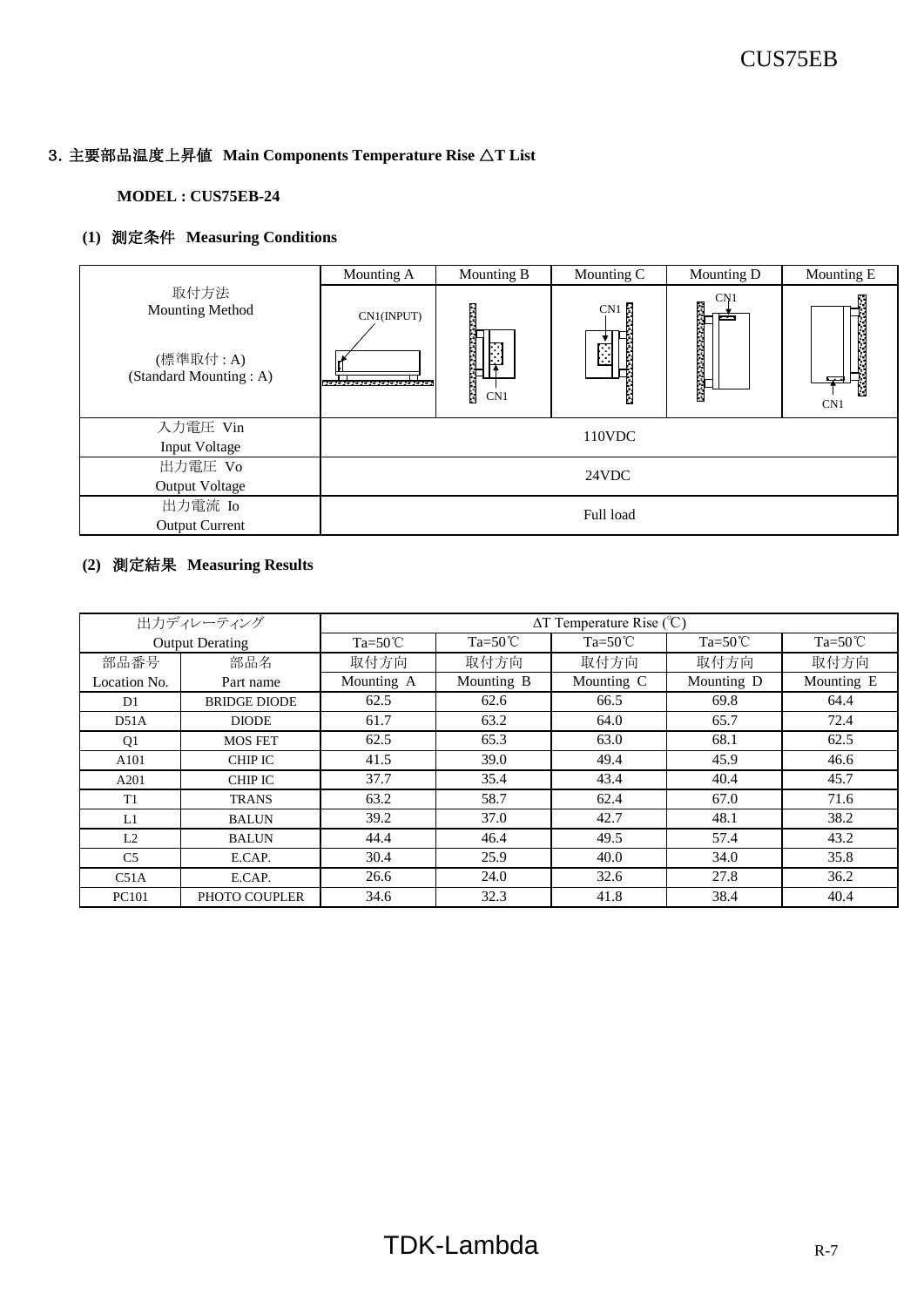#### **MODEL : CUS75EB-24**

#### **(1)** 測定条件 **Measuring Conditions**

|                                                                      | Mounting A                                               | Mounting B               | Mounting C         | Mounting D                                              | Mounting E |  |  |  |
|----------------------------------------------------------------------|----------------------------------------------------------|--------------------------|--------------------|---------------------------------------------------------|------------|--|--|--|
| 取付方法<br><b>Mounting Method</b><br>(標準取付:A)<br>(Standard Mounting: A) | CN1(INPUT)<br>n an t-ainm an an an an an an an t-ainm an | I)<br>H<br>Ę<br>N<br>CN1 | CN1<br>H<br>Γ<br>ŀ | CN1<br>のこのことになることである。<br>$\overline{\phantom{a}}$<br>Ñ, | CN1        |  |  |  |
| 入力電圧 Vin                                                             |                                                          |                          | 220VDC             |                                                         |            |  |  |  |
| Input Voltage                                                        |                                                          |                          |                    |                                                         |            |  |  |  |
| 出力電圧 Vo                                                              | 24VDC                                                    |                          |                    |                                                         |            |  |  |  |
| Output Voltage                                                       |                                                          |                          |                    |                                                         |            |  |  |  |
| 出力電流 Io                                                              | Full load                                                |                          |                    |                                                         |            |  |  |  |
| <b>Output Current</b>                                                |                                                          |                          |                    |                                                         |            |  |  |  |

|                | 出力ディレーティング             | $\Delta T$ Temperature Rise (°C) |                  |                    |                  |                  |  |  |  |
|----------------|------------------------|----------------------------------|------------------|--------------------|------------------|------------------|--|--|--|
|                | <b>Output Derating</b> | Ta= $50^{\circ}$ C               | $Ta=50^{\circ}C$ | $Ta = 50^{\circ}C$ | $Ta=50^{\circ}C$ | $Ta=50^{\circ}C$ |  |  |  |
| 部品番号           | 部品名                    | 取付方向                             | 取付方向             | 取付方向               | 取付方向             | 取付方向             |  |  |  |
| Location No.   | Part name              | Mounting A                       | Mounting B       | Mounting C         | Mounting D       | Mounting E       |  |  |  |
| D1             | <b>BRIDGE DIODE</b>    | 43.4                             | 43.2             | 47.3               | 52.3             | 44.9             |  |  |  |
| D51A           | <b>DIODE</b>           | 60.2                             | 61.8             | 62.7               | 64.6             | 69.0             |  |  |  |
| Q <sub>1</sub> | <b>MOS FET</b>         | 47.6                             | 49.4             | 49.0               | 55.6             | 47.8             |  |  |  |
| A101           | CHIP IC                | 36.0                             | 33.8             | 43.3               | 41.3             | 49.4             |  |  |  |
| A201           | CHIP IC                | 35.3                             | 33.4             | 40.9               | 38.6             | 41.6             |  |  |  |
| T1             | <b>TRANS</b>           | 61.8                             | 57.9             | 61.5               | 66.7             | 67.4             |  |  |  |
| L1             | <b>BALUN</b>           | 27.0                             | 25.4             | 30.4               | 36.4             | 26.1             |  |  |  |
| L2             | <b>BALUN</b>           | 30.5                             | 31.3             | 35.0               | 42.6             | 29.4             |  |  |  |
| C <sub>5</sub> | E.CAP.                 | 26.0                             | 21.8             | 34.7               | 29.8             | 29.0             |  |  |  |
| C51A           | E.CAP.                 | 25.2                             | 22.6             | 31.4               | 26.2             | 32.7             |  |  |  |
| <b>PC101</b>   | PHOTO COUPLER          | 30.6                             | 28.5             | 37.4               | 35.0             | 34.7             |  |  |  |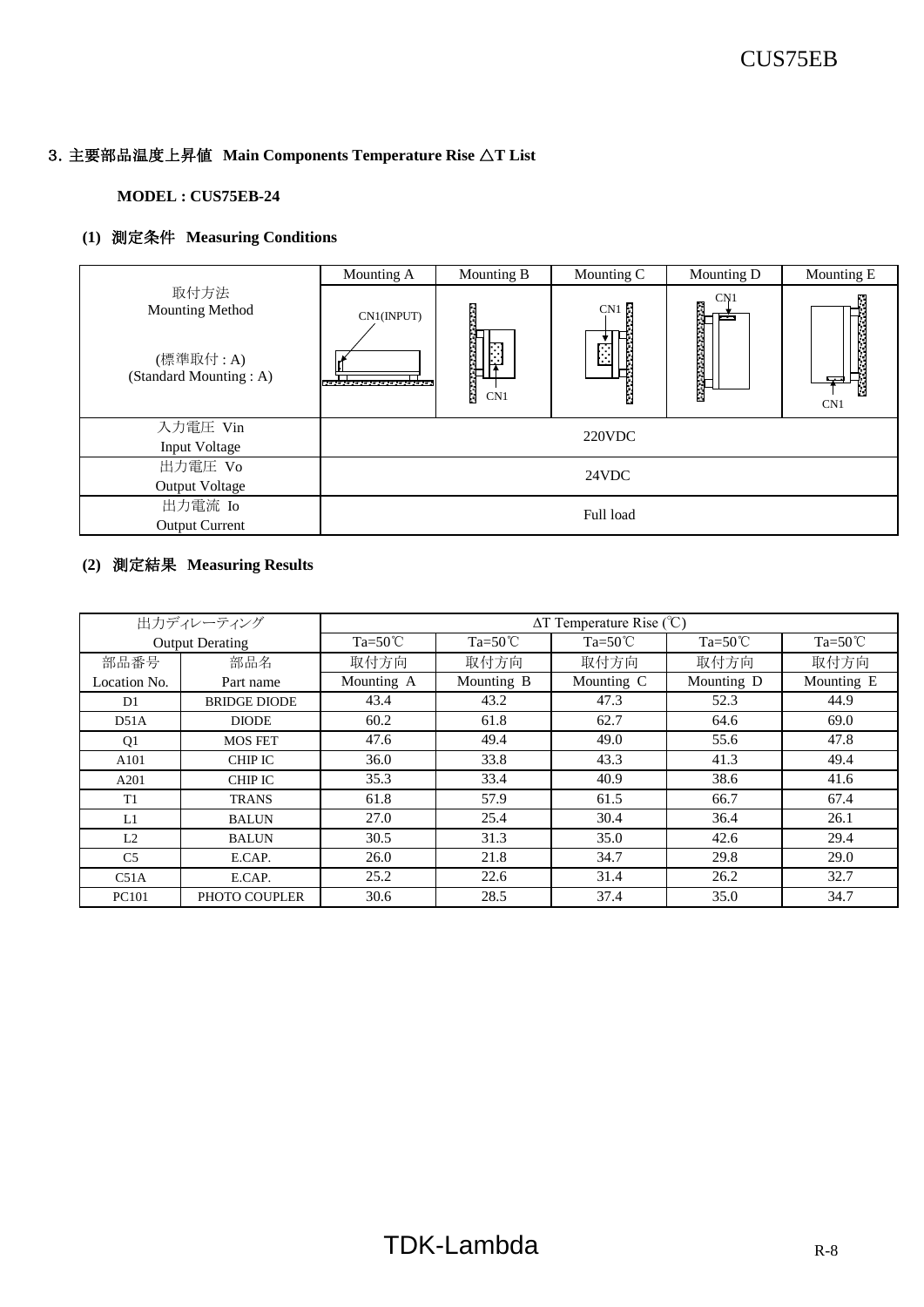#### **MODEL : CUS75EB**



上記推定寿命は、弊社計算方法により算出した値であり、封口ゴムの劣化等の影響を含めておりません。 The life time is calulated based on our method and doesn't include the seal rubber degradation effect etc.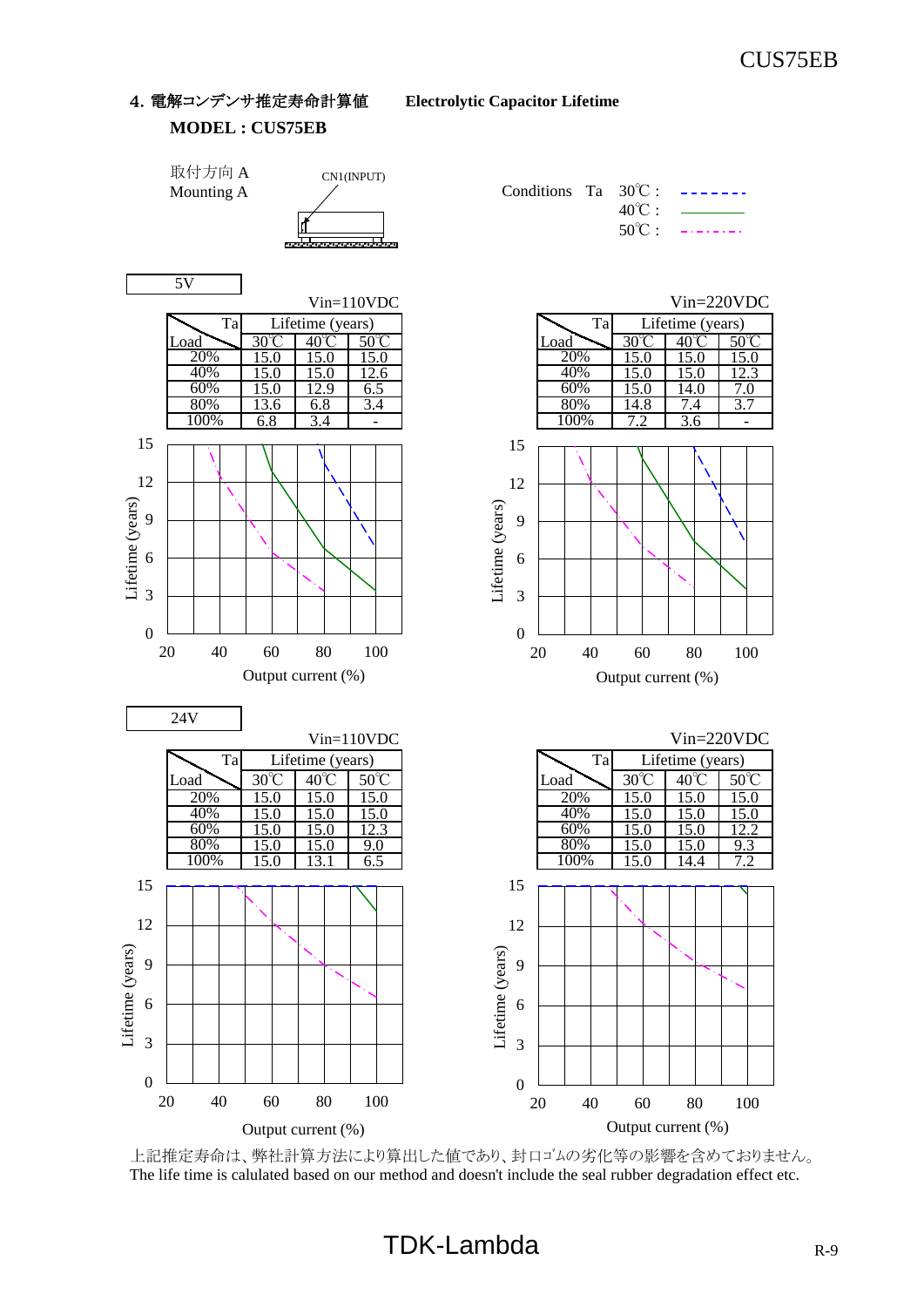**MODEL : CUS75EB**



上記推定寿命は、弊社計算方法により算出した値であり、封口ゴムの劣化等の影響を含めておりません。 The life time is calulated based on our method and doesn't include the seal rubber degradation effect etc.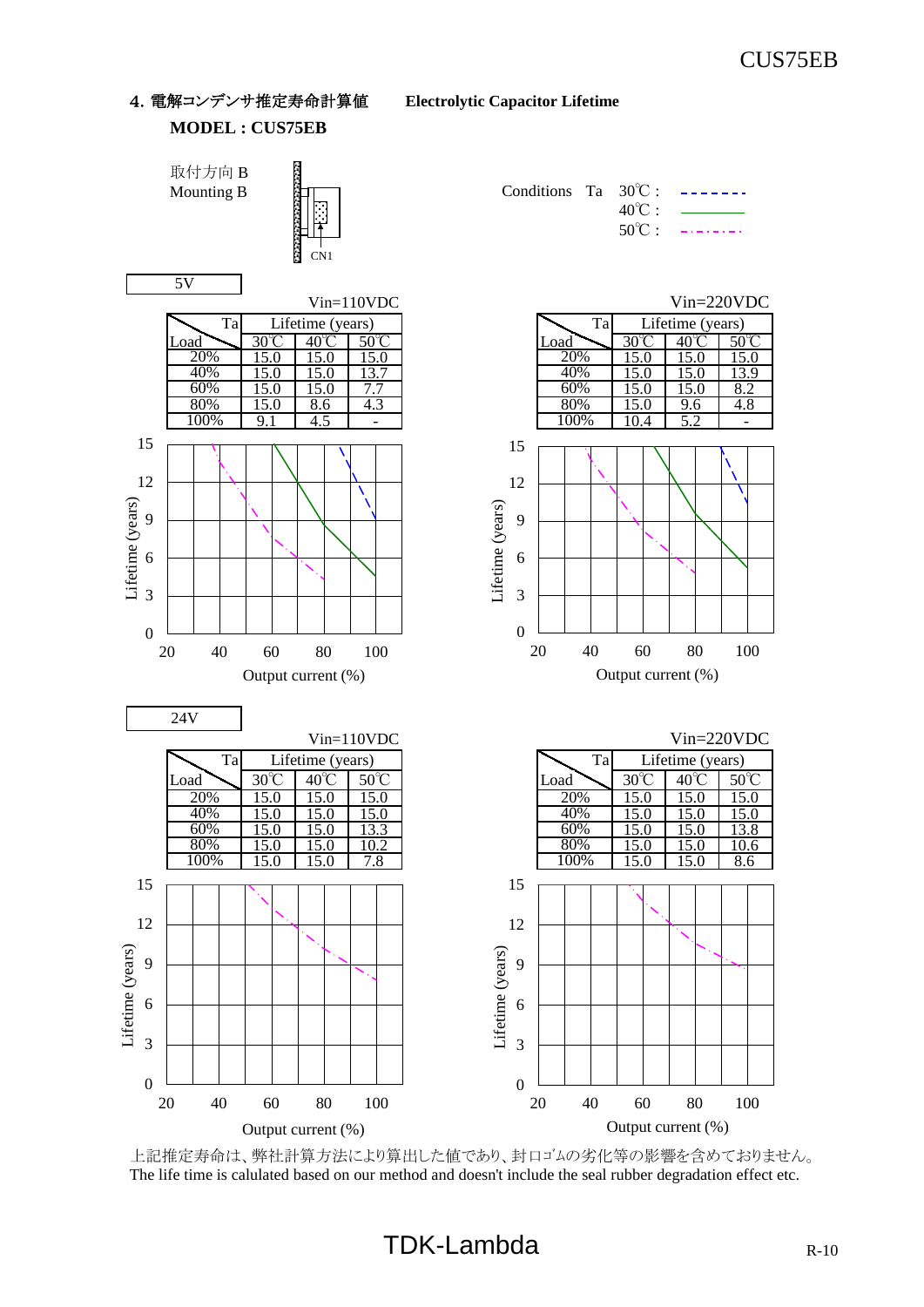



上記推定寿命は、弊社計算方法により算出した値であり、封口ゴムの劣化等の影響を含めておりません。 The life time is calulated based on our method and doesn't include the seal rubber degradation effect etc.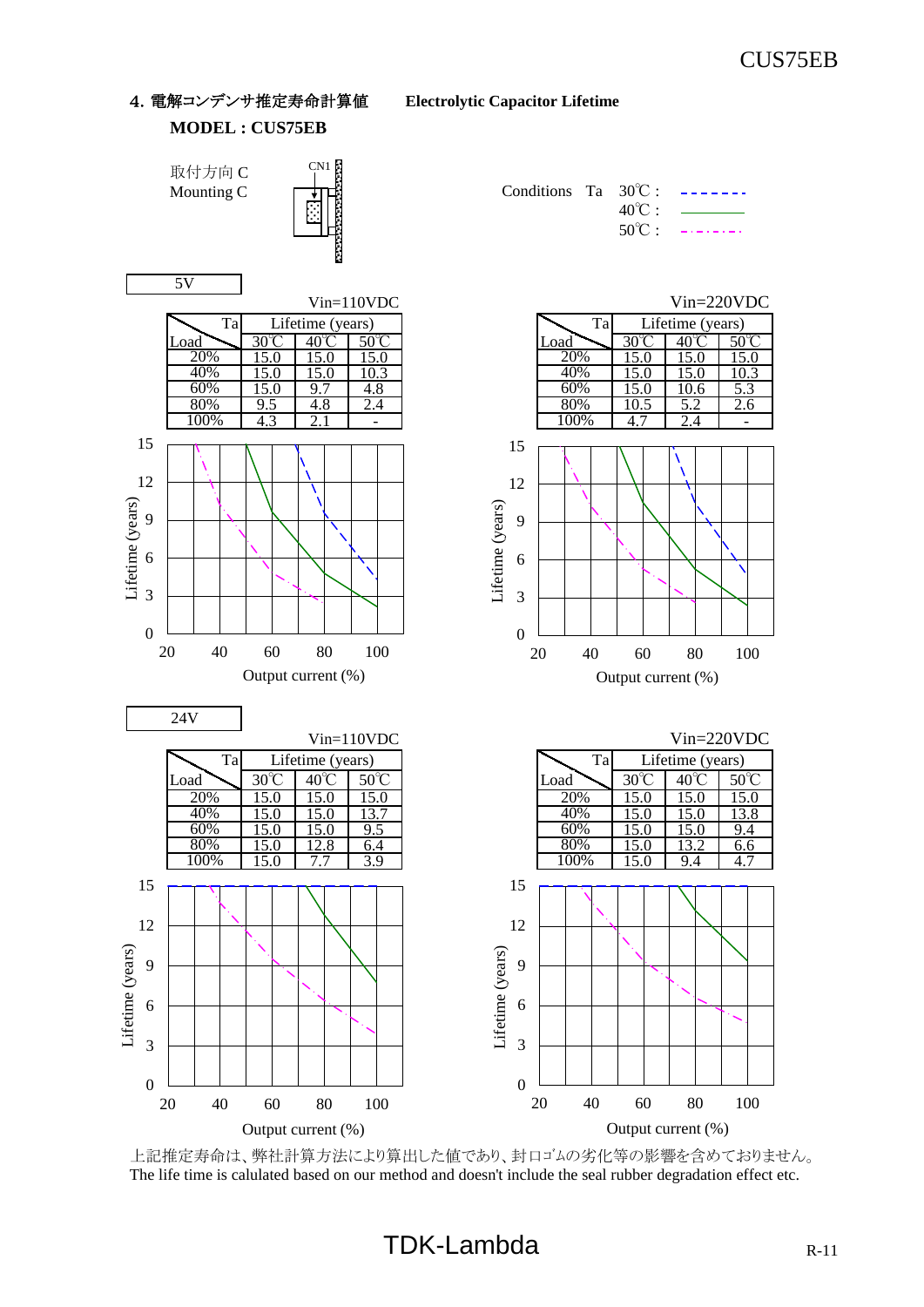



上記推定寿命は、弊社計算方法により算出した値であり、封口ゴムの劣化等の影響を含めておりません。 The life time is calulated based on our method and doesn't include the seal rubber degradation effect etc.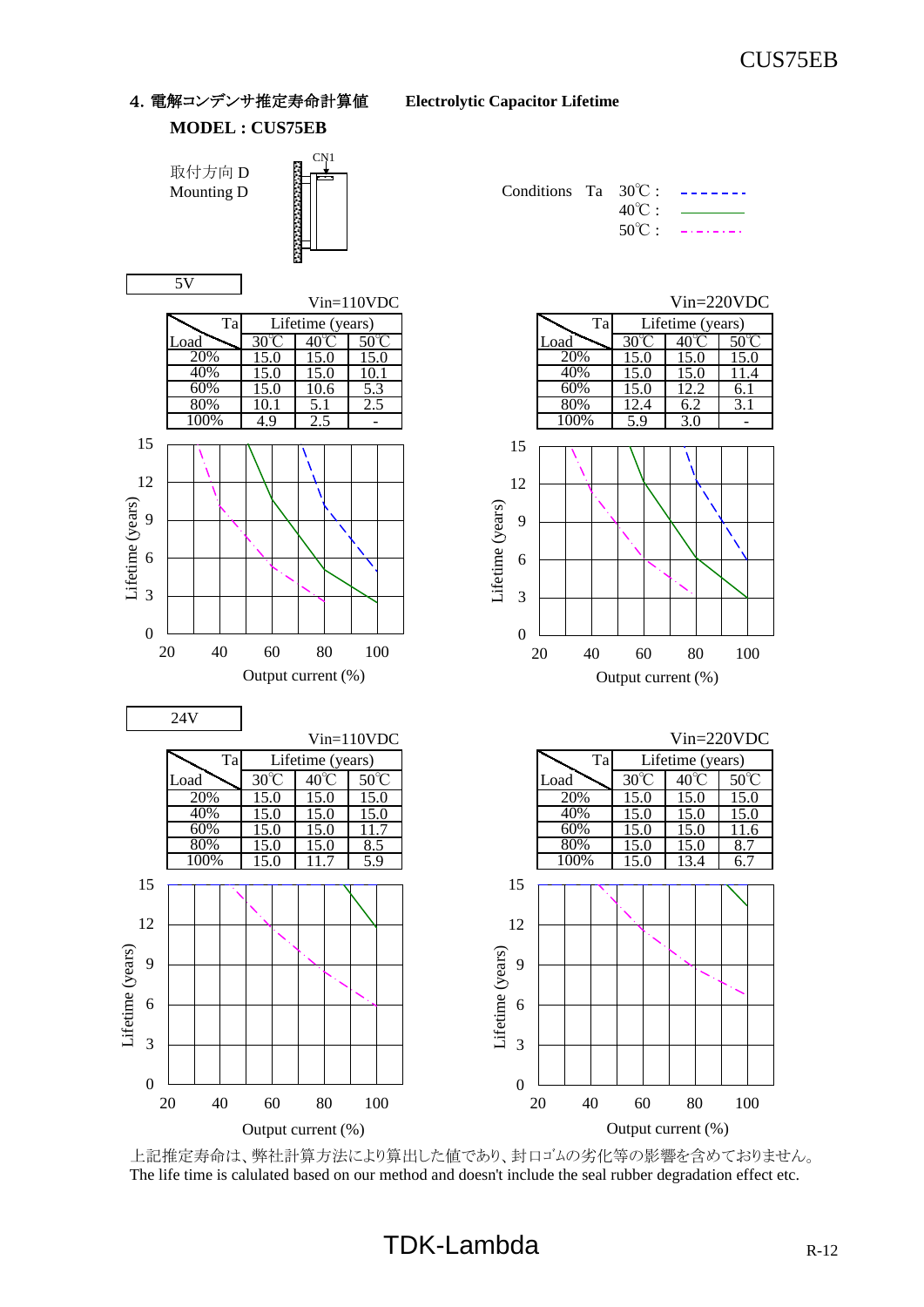4.電解コンデンサ推定寿命計算値 **Electrolytic Capacitor Lifetime MODEL : CUS75EB**



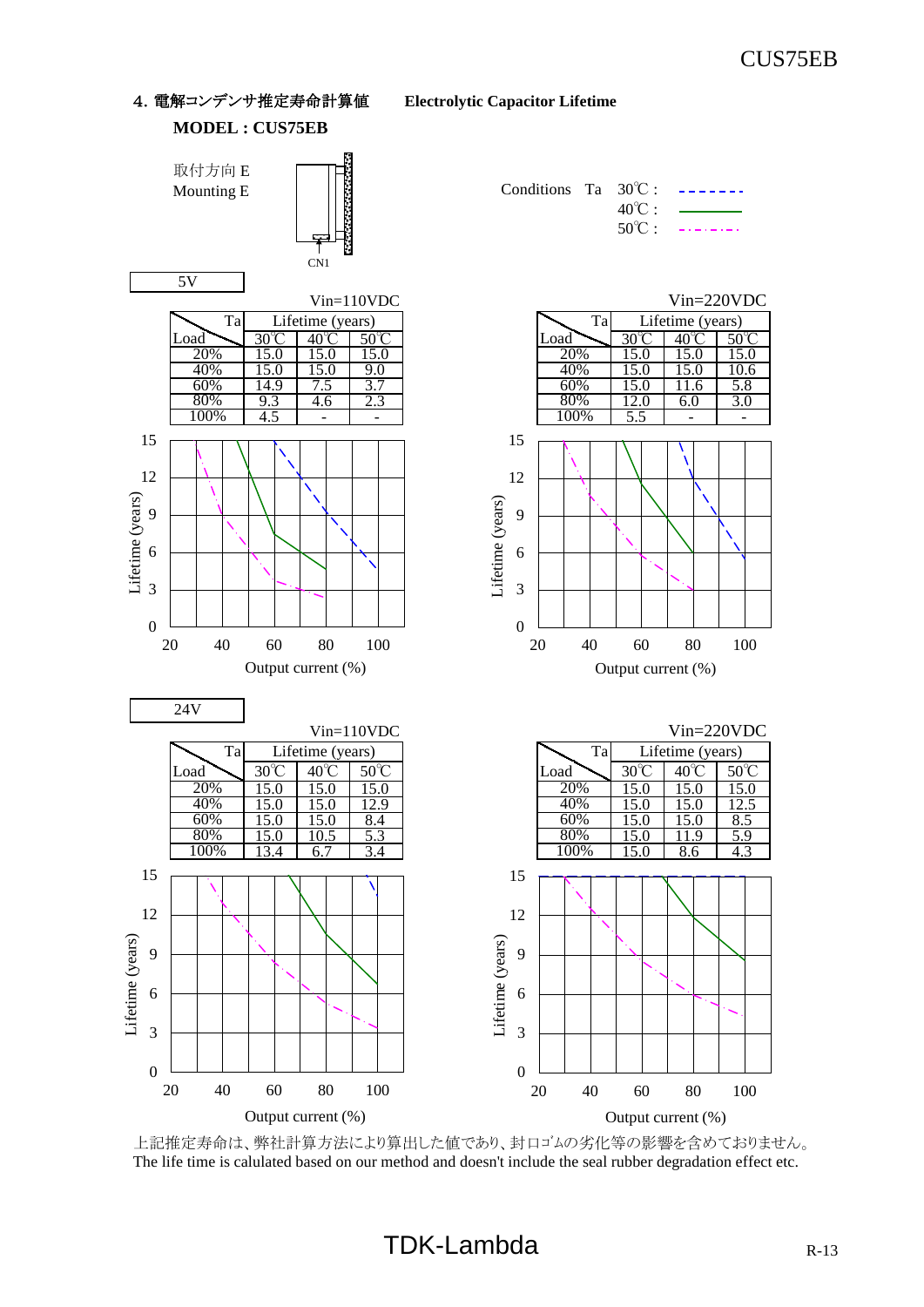( Da : Damaged )

# 5.アブノーマル試験 **Abnormal Test**

#### **MODEL : CUS75EB-5**

# **(1)** 試験条件 **Test Conditions** Input : 265VAC Output : 5V, 12A Ta : 25℃

# **(2)** 試験結果 **Test Results**

|                 |                 | Test position    |                            | Test<br>mode                                                           |      |             |              |       |           |                       |                                |                                                       |                                             | Test result                         |                                     |                         |                         |
|-----------------|-----------------|------------------|----------------------------|------------------------------------------------------------------------|------|-------------|--------------|-------|-----------|-----------------------|--------------------------------|-------------------------------------------------------|---------------------------------------------|-------------------------------------|-------------------------------------|-------------------------|-------------------------|
|                 |                 |                  |                            |                                                                        | a    | $\mathbf b$ | $\mathbf c$  | d     | ${\bf e}$ | $\mathbf f$           | $\mathbf{g}% _{0}$             | h                                                     | $\bf{l}$                                    | $\mathbf{1}$                        | k                                   | $\mathbf{1}$            |                         |
| No.             | 部品No.           | 試験端子             | シ<br>$\exists$<br>$\vdash$ | オ<br>$\begin{array}{c} \hline \end{array}$<br>プ<br>$\overline{\smile}$ | 発火   | 発煙          | 破裂           | 異臭    | 赤熱        | 破損                    | ヒ<br>$\mathfrak{I}%$<br>ズ<br>断 | $\bigcirc$<br>$\overline{\mathrm{V}}$<br>$\mathbf{P}$ | $\bigcirc$<br>$\mathcal{C}$<br>$\mathbf{P}$ | 出力断                                 | 変化な                                 | そ<br>$\mathcal{O}$<br>他 | 記事                      |
|                 | Location<br>No. | Test<br>point    | Short                      | Open                                                                   | Fire | Smoke       | <b>Burst</b> | Smell | Red hot   | Damaged               | blown<br>Fuse                  |                                                       |                                             | output<br>$\mathsf{S}^{\mathsf{O}}$ | change<br>$\mathsf{S}^{\mathsf{O}}$ | Others                  | Note                    |
| $\mathbf{1}$    | Q1              | $D-S$            | $\circ$                    |                                                                        |      |             |              |       |           | $\circ$               | $\overline{O}$                 |                                                       |                                             | $\circ$                             |                                     |                         | Da: F1A, Z101           |
| $\sqrt{2}$      |                 | $D-G$            | $\overline{O}$             |                                                                        |      |             |              |       |           | $\overline{\bigcirc}$ | $\overline{O}$                 |                                                       |                                             | $\overline{O}$                      |                                     |                         | Da: F1A, Q1, Z101, A101 |
| 3               |                 | $G-S$            | $\circ$                    |                                                                        |      |             |              |       |           |                       |                                |                                                       |                                             | $\circ$                             |                                     |                         |                         |
| $\overline{4}$  |                 | $\mathbf D$      |                            | $\circ$                                                                |      |             |              |       |           |                       |                                |                                                       |                                             | $\circ$                             |                                     |                         |                         |
| 5               |                 | ${\bf S}$        |                            | $\overline{O}$                                                         |      |             |              |       |           |                       |                                |                                                       |                                             | $\circ$                             |                                     |                         |                         |
| 6               |                 | ${\bf G}$        |                            | $\circ$                                                                |      |             |              |       |           | $\circ$               | $\circ$                        |                                                       |                                             | $\circ$                             |                                     |                         | Da: F1A, Q1, Z101, D1   |
| $\overline{7}$  | C <sub>5</sub>  |                  | $\circ$                    |                                                                        |      |             |              |       |           | $\circ$               | $\circ$                        |                                                       |                                             | $\circ$                             |                                     |                         | Da: F1A                 |
| $\,8\,$         |                 |                  |                            | $\circ$                                                                |      |             |              |       |           |                       |                                |                                                       |                                             | $\circ$                             |                                     |                         |                         |
| 9               | C51A            |                  | $\bigcirc$                 |                                                                        |      |             |              |       |           |                       |                                |                                                       | O                                           |                                     |                                     |                         |                         |
| 10              |                 |                  |                            | $\circ$                                                                |      |             |              |       |           |                       |                                |                                                       |                                             |                                     |                                     | O                       | Output ripple increase  |
| 11              | D1              | AC-AC            | $\circ$                    |                                                                        |      |             |              |       |           | $\bigcirc$            | $\circ$                        |                                                       |                                             | $\circ$                             |                                     |                         | Da: F1A                 |
| 12              |                 | $DC-DC$          | $\circ$                    |                                                                        |      |             |              |       |           | $\circ$               | $\circ$                        |                                                       |                                             | $\circ$                             |                                     |                         | Da: F1A                 |
| $\overline{13}$ |                 | AC-DC            | $\circ$                    |                                                                        |      |             |              |       |           | $\overline{\bigcirc}$ | $\overline{O}$                 |                                                       |                                             | $\overline{O}$                      |                                     |                         | Da: F1A                 |
| 14              |                 | <b>AC</b>        |                            | $\circ$                                                                |      |             |              |       |           |                       |                                |                                                       |                                             | $\overline{\circ}$                  |                                     |                         |                         |
| 15              |                 | DC               |                            | $\overline{\circ}$                                                     |      |             |              |       |           |                       |                                |                                                       |                                             | $\circ$                             |                                     |                         |                         |
| 16              | D51A            | $A-K$            | $\circ$                    |                                                                        |      |             |              |       |           |                       |                                |                                                       |                                             | $\overline{O}$                      |                                     |                         |                         |
| 17              |                 | $\mathbf{A}$     |                            | O                                                                      |      |             |              |       |           | $\circ$               |                                |                                                       |                                             | $\circ$                             |                                     |                         | Da: D51B                |
| 18              |                 | $\bf K$          |                            | $\circ$                                                                |      |             |              |       |           | $\circ$               |                                |                                                       |                                             | $\circ$                             |                                     |                         | Da: D51B                |
| 19              | D101            |                  | $\circ$                    |                                                                        |      |             |              |       |           |                       |                                |                                                       |                                             |                                     |                                     | O                       | Output hiccup           |
| 20              |                 |                  |                            | $\circ$                                                                |      |             |              |       |           |                       |                                |                                                       |                                             |                                     | $\circ$                             |                         |                         |
| 21              | T1              | $1-6$            | $\circ$                    |                                                                        |      |             |              |       |           |                       |                                |                                                       |                                             | $\circ$                             |                                     |                         |                         |
| 22              |                 | $4 - 5$          | $\circ$                    |                                                                        |      |             |              |       |           |                       |                                |                                                       |                                             | $\circ$                             |                                     |                         |                         |
| 23              |                 | $8,9-11,12$      | $\overline{O}$             |                                                                        |      |             |              |       |           |                       |                                |                                                       |                                             | $\overline{O}$                      |                                     |                         |                         |
| 24              |                 | $\mathbf{1}$     |                            | $\bigcirc$                                                             |      |             |              |       |           |                       |                                |                                                       |                                             | $\overline{O}$                      |                                     |                         |                         |
| $\overline{25}$ |                 | $\overline{4}$   |                            | $\overline{\mathsf{O}}$                                                |      |             |              |       |           |                       |                                |                                                       |                                             |                                     |                                     | $\circ$                 | Output hiccup           |
| $\overline{26}$ |                 | $\overline{8,9}$ |                            | $\overline{\mathsf{O}}$                                                |      |             |              |       |           |                       |                                |                                                       |                                             | $\overline{O}$                      |                                     |                         |                         |
| 27              | L51             |                  | $\circ$                    |                                                                        |      |             |              |       |           |                       |                                |                                                       |                                             |                                     |                                     | $\bigcirc$              | Output ripple increase  |
| 28              |                 |                  |                            | $\overline{O}$                                                         |      |             |              |       |           | $\overline{\circ}$    | $\overline{\circ}$             |                                                       |                                             | $\overline{\circ}$                  |                                     |                         | Da: F1A, Q1, Z101, A101 |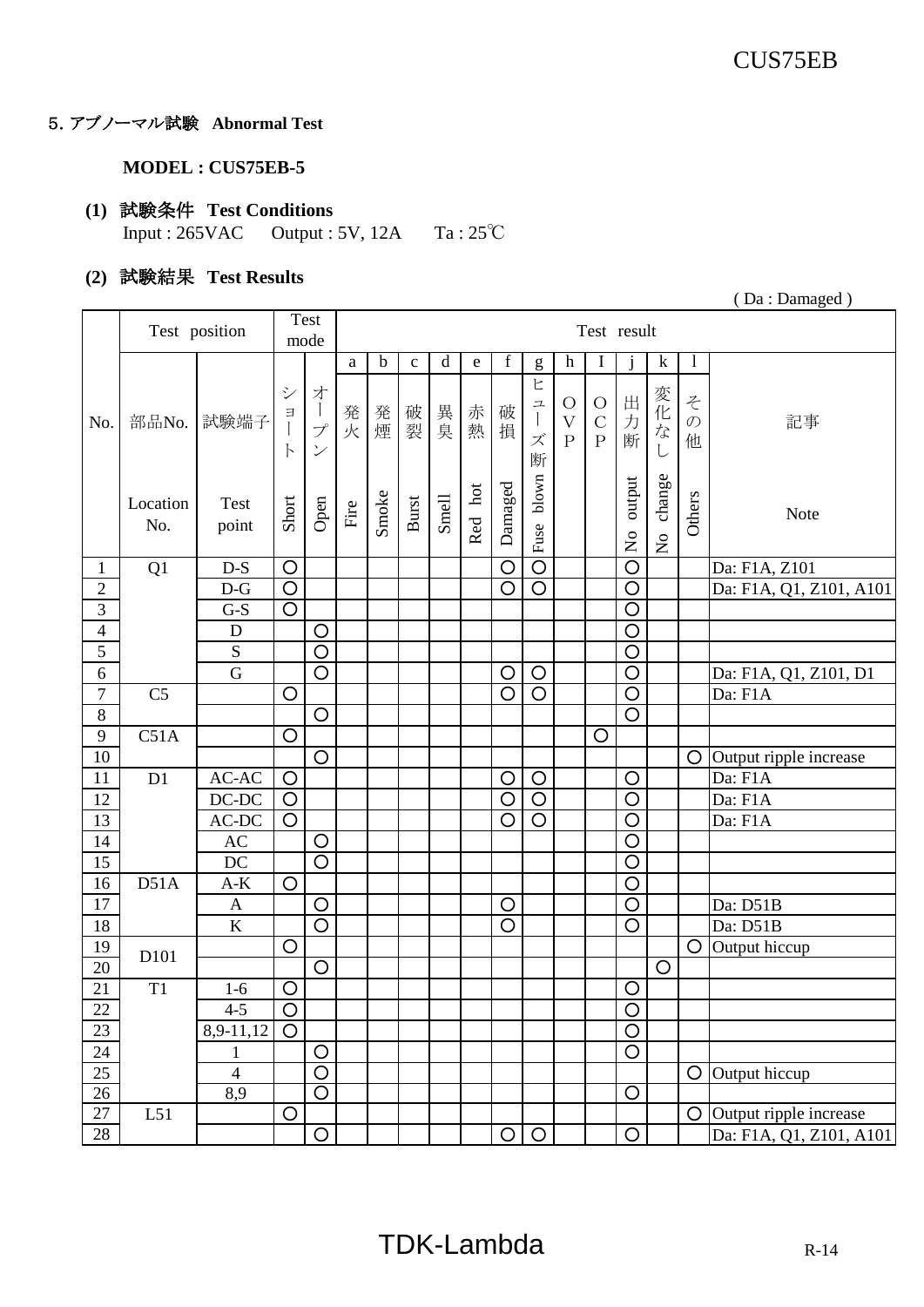#### 6.振動試験 **Vibration Test**

#### **MODEL** : **CUS75EB-5**

#### **(1)** 振動試験種類 **Vibration Test Class**

掃引振動数耐久試験 Frequency variable endurance test

#### **(2)** 使用振動試験装置 **Equipment Used**

Unholtz Dickie Corp. SAI30-R16C

#### **(3)** 試験条件 **Test Conditions**

| ・周波数範囲          | : $10\sim500$ Hz               | ・振動方向       | : X, Y, Z   |
|-----------------|--------------------------------|-------------|-------------|
| Sweep frequency |                                | Direction   |             |
| ・掃引時間           | : 1.0分間                        | ・試験時間       | : 各方向共 1時間  |
| Sweep time      | 1.0min                         | Sweep count | 1 hour each |
| ・加速度            | : 一定 19.6m/s <sup>2</sup> (2G) |             |             |
| Acceleration    | Constant                       |             |             |

#### **(4)** 試験方法 **Test Method**



#### **(5)** 判定条件 **Acceptable Conditions**

1. 破壊しない事

Not to be broken.

- 2. 試験後の出力に異常がない事 No abnormal output after test.
- **(6)** 試験結果 **Test Results**

合格 **OK**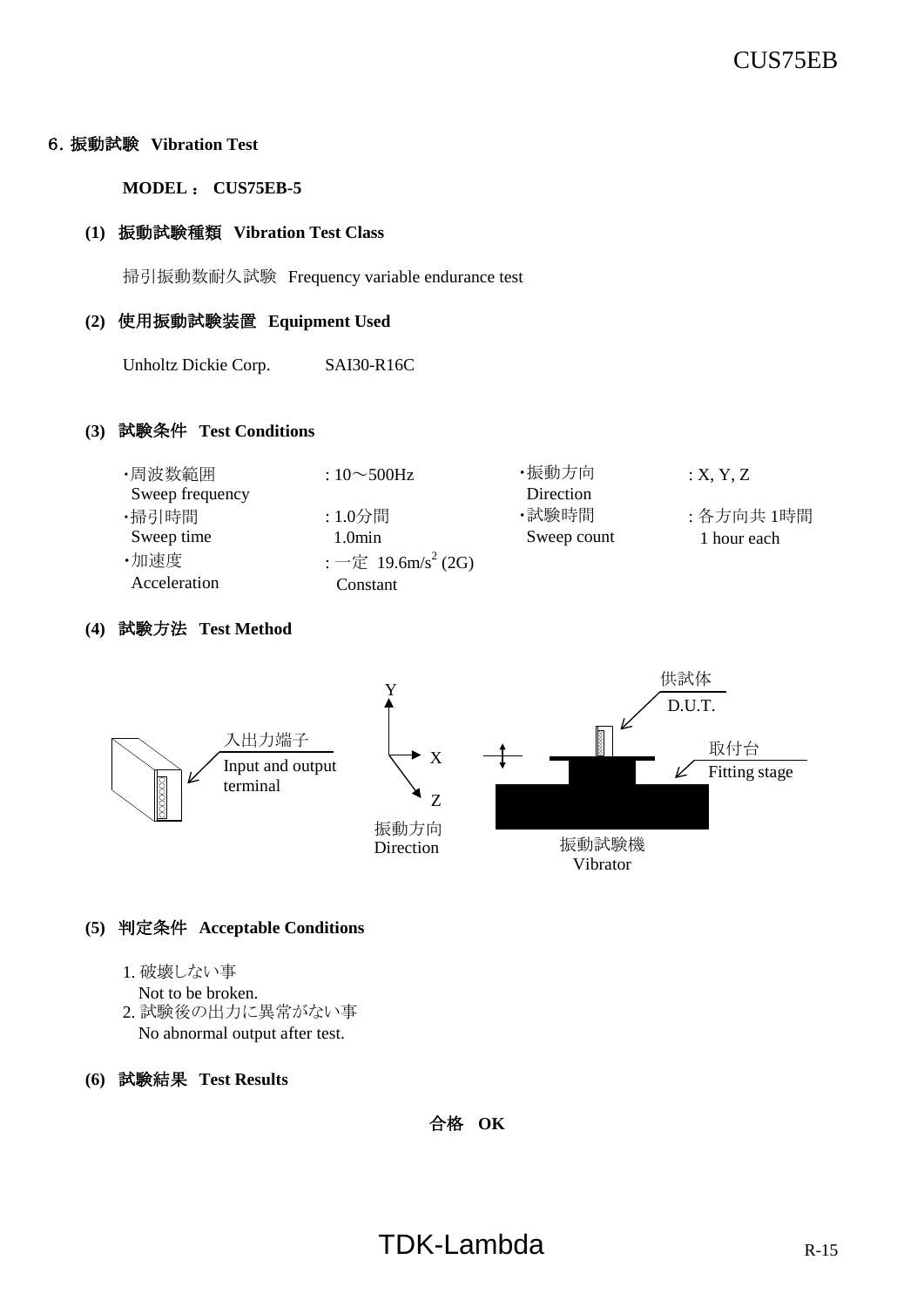#### 7.ノイズシミュレート試験 **Noise Simulate Test**

#### **MODEL** : **CUS75EB-5**

#### **(1)** 試験回路及び測定器 **Test Circuit and Equipment**



## **(2)** 試験条件 **Test Conditions**

| ・入力電圧                 | : 100/230VAC, 110/220VDC | ・ノイズ電圧         | $: 0 \sim 2kV$     |
|-----------------------|--------------------------|----------------|--------------------|
| Input voltage         |                          | Noise level    |                    |
| ·出力電压                 | :定格                      | ・位相            | : $0 \sim 360$ deg |
| <b>Output Voltage</b> | Rated                    | Phase          |                    |
| ·出力電流                 | : 0%, Full Load          | ・極性            | $: +,-$            |
| Output current        |                          | Polarity       |                    |
| ·周囲温度                 | $:25^{\circ}\text{C}$    | ・印加モード         | : コモン、ノーマル         |
| Ambient temperature   |                          | Mode           | Common, Normal     |
| ・パルス幅                 | $:50 \sim 1000$ ns       | ・トリガ選択         | : Line             |
| Pulse width           |                          | Trigger select |                    |
|                       |                          |                |                    |

#### **(3)** 判定条件 **Acceptable Conditions**

1. 試験中、5%を超える出力電圧の変動のない事

The regulation of output voltage must not exceed 5% of initial value during test.

2. 試験後の出力電圧は初期値から変動していない事

The output voltage must be within the regulation of specification after the test.

- 3. 発煙・発火のない事 Smoke and fire are not allowed.
- **(4)** 試験結果 **Test Results**

合格 **OK**